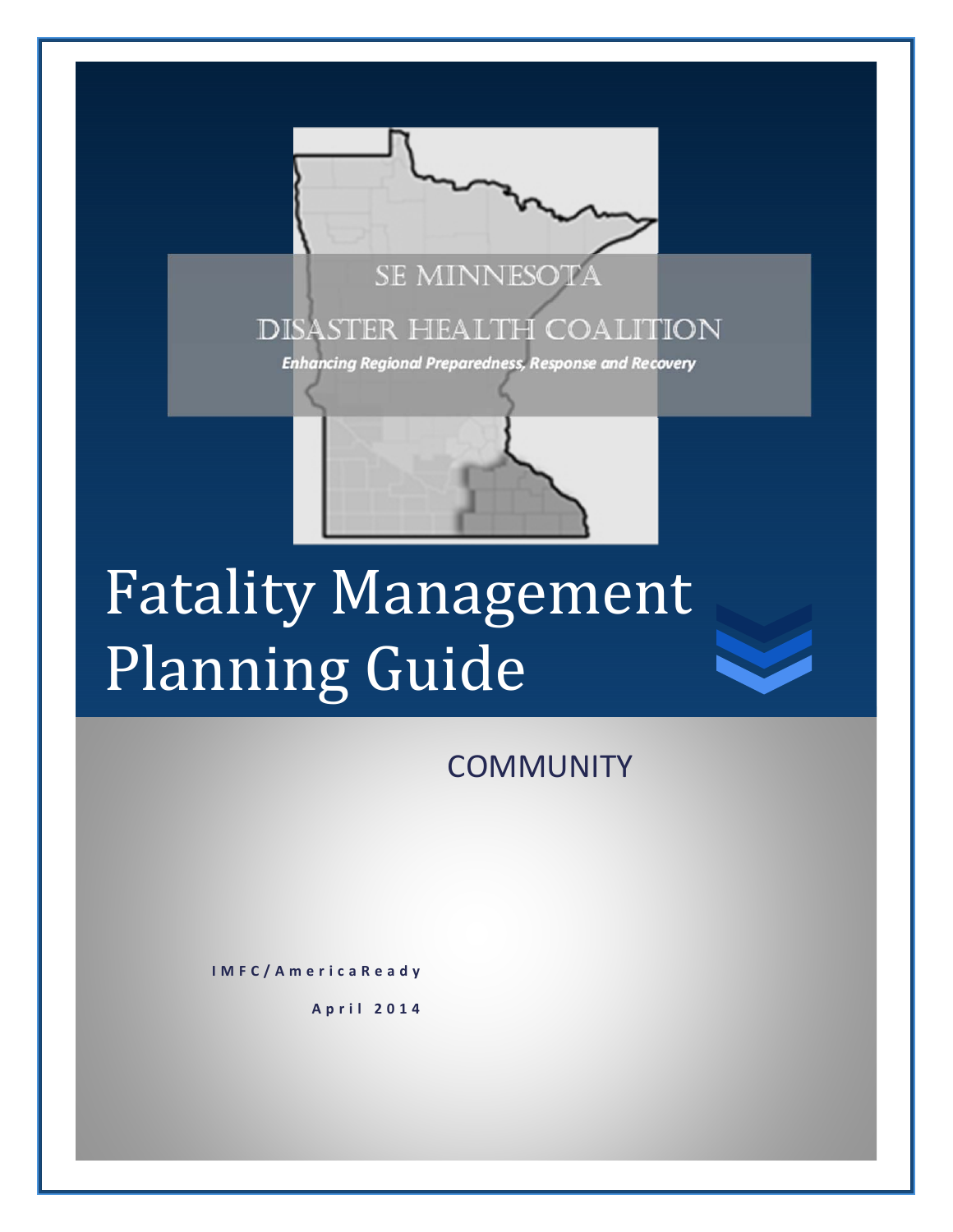## TABLE OF CONTENTS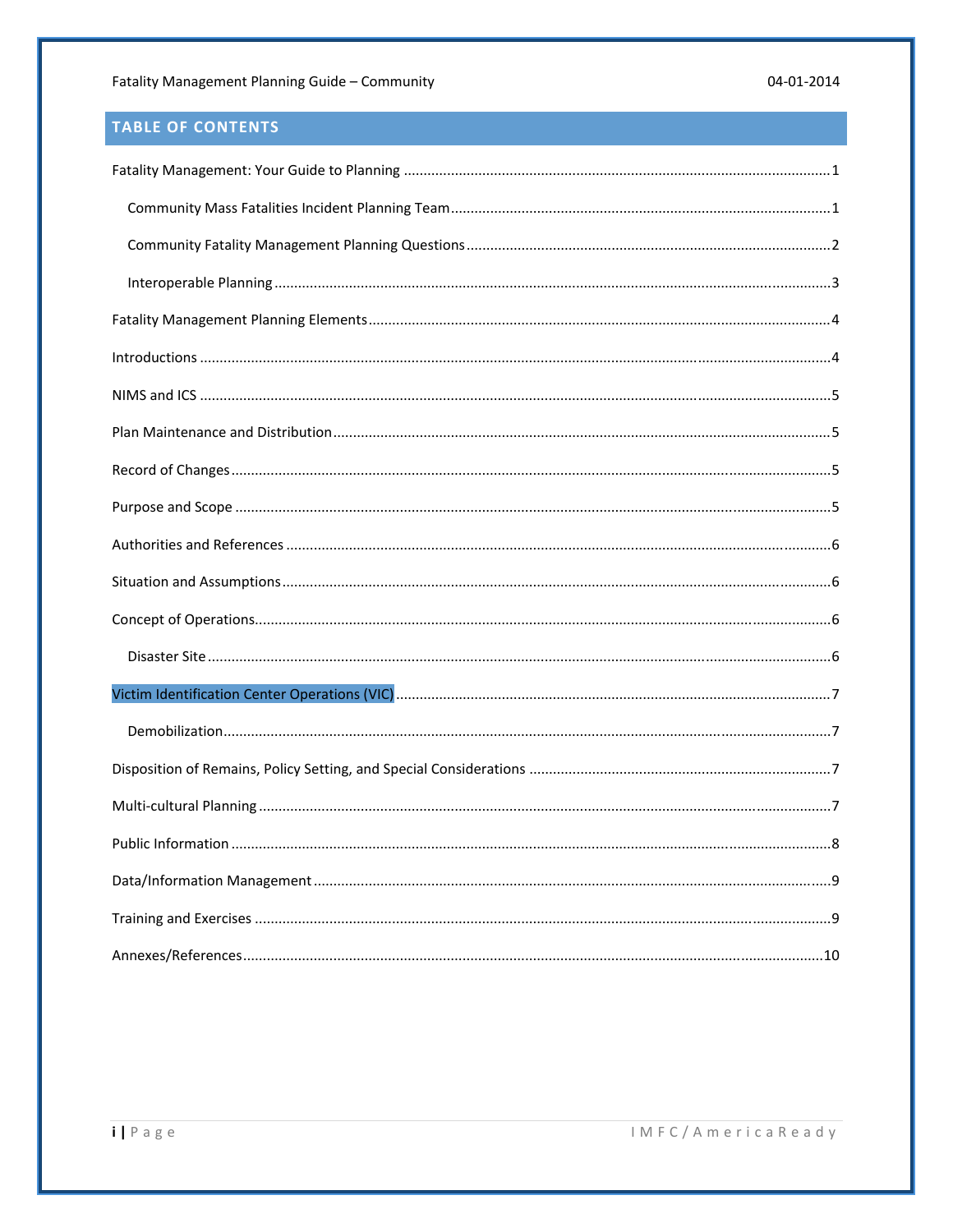#### **FATALITY MANAGEMENT: YOUR GUIDE TO PLANNING**

Welcome to the planning guide for fatality management. In this document, you will find all the necessary tools to develop and/or update your fatality management plan.

Each guide is designed with a basic set of planning elements and a planning template. These planning elements include items such as an Introduction, Scope, Situation and Assumptions all the way through a Concept of Operations and how to activate and deactivate your plan and much more. Each planning element includes a short description and, in most cases, a sample section that can be used in your plan development. *The rest of the planning will be up to your planning team and the individual needs of your department, agency, organization or facility!*

The primary objectives to developing a fatality management plan includes the following but is not limited to:

- To ready department, agency, organization, or facility for managing a mass fatalities incident
- To identify decedent operational areas, the stakeholders and organizations responsible for these operational areas, and develop a plan for providing and for coordinating operational activities
- To specify the command and control structure, who will activate the plan, and criteria for levels of activation
- To provide logistics information that enables readiness and scalability
	- o Supplies and equipment
	- o Staffing requirements
	- o Facility requirements
- To provide information on infection and other health and safety threats; fatality management information systems, pandemic influenza considerations, security requirements; family, cultural and religious considerations; and staff and volunteer management
- To describe how the plan will be exercised, updated and maintained

**1 |** Page IMFC/AmericaReady

SE Minnesota Disaster Health Coalition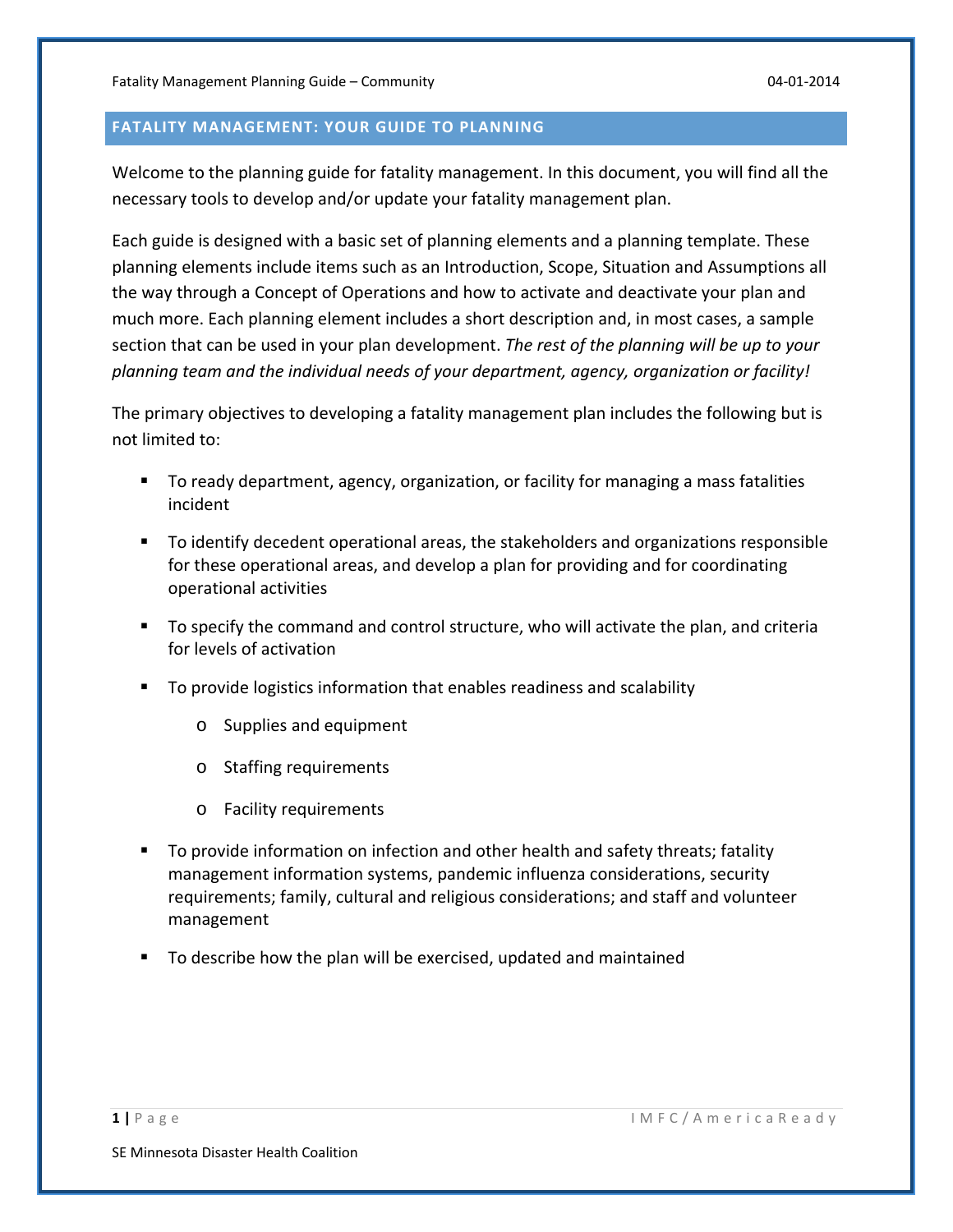#### COMMUNITY MASS FATALITIES INCIDENT PLANNING TEAM

The team is responsible for initial organization and plan development. Consider 1: How the list below might be expanded or organized so that specific steps are included, and 2: How the team might organize the tasks.

- 1. Initial organization, fact‐finding, resource evaluation
	- a. Who will need to be involved?
	- b. What are the resources for gathering information?
	- c. What supplies, equipment and staffing from other areas are on hand at this time that will be used during a response to a mass fatalities incident? What supplies, equipment, and staffing are needed?
- 2. Coordination with other community partners
	- a. Who will be involved?
	- b. What is the best method to communicate with community partners?
- 3. Fatality management plan development
	- a. Who is responsible?
	- b. What is the timeline?
	- c. Who will the mass fatalities plan/annex be shared with?
- 4. Develop procedures for:
	- a. Decedent identification and tracking
		- What are the key elements of a tracking system?
		- What is the procedure for next of kin notification?
	- b. Decedent storage
		- What will you include in a decedent storage procedure/SOP?
	- c. Decedent transportation
		- How will remains be transported?
		- How will communications for transportation be coordinated?
	- d. Personal belongings preparation
		- Identified with next of kin
		- Identified without next of kin (or abandoned)
		- Unidentified decedent
	- e. Death certificate processing
		- Is there need for an expedited process?
	- f. Body preparation
		- Sheeting or wrapping
		- Decontamination, if needed

SE Minnesota Disaster Health Coalition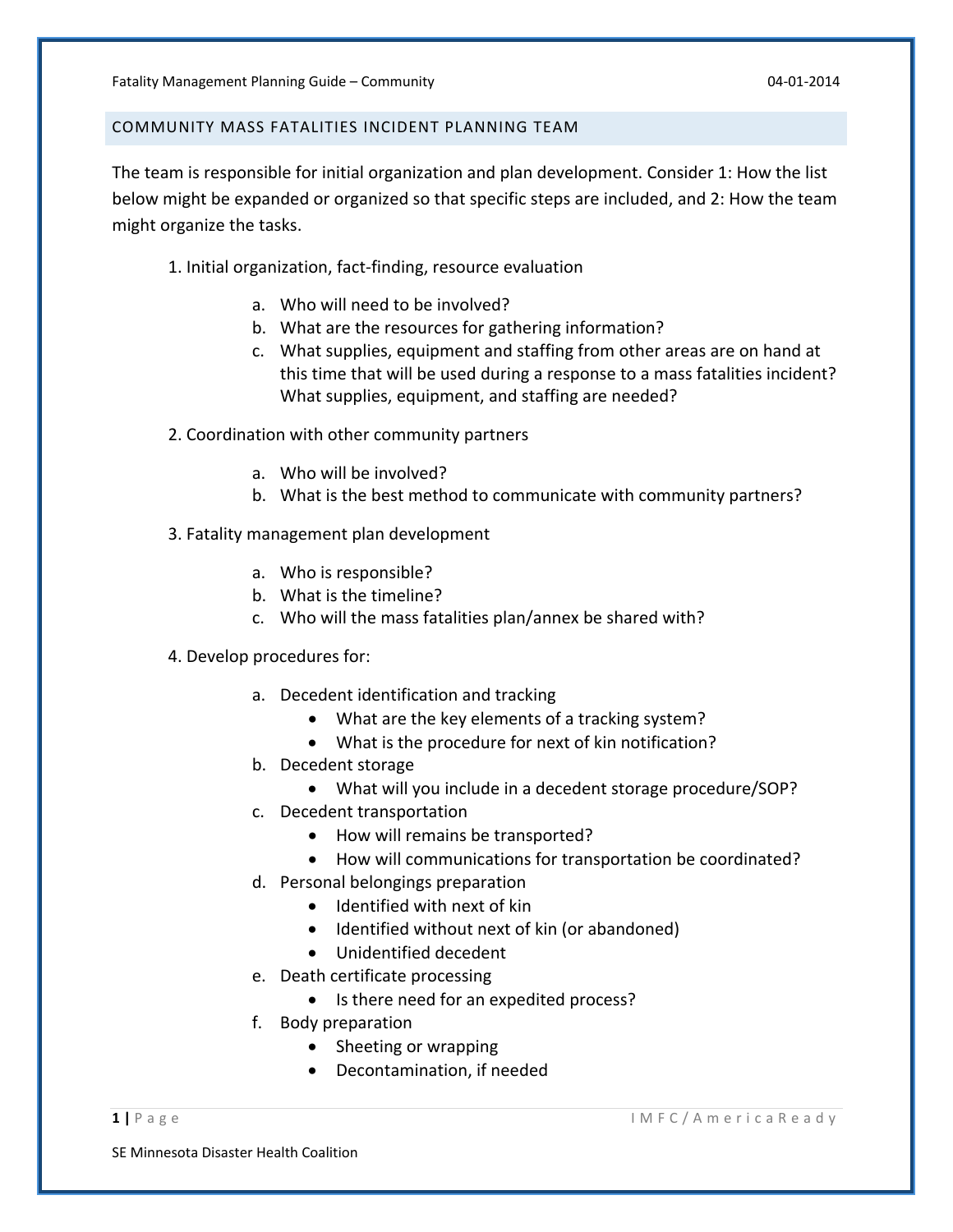Fatality Management Planning Guide – Community *CALC 10***4 CALC 104 CALC 104 CALC 104 CALC 104 CALC 104 CALC 104 CALC 104 CALC 104 CALC 104 CALC 104 CALC 104 CALC 104 CALC 104 CALC 104 CALC 1** 

- Identifying documentation
- Other documentation
- g. Other procedures that need to be developed?
- 5. Assessing current morgue capacity
- 6. Options for surge capacity
	- a. In the community
	- b. Commercially available secondary systems
- 7. Coordination of staff training on mass fatality incidents
	- a. Who is responsible?
	- b. Task: write a training schedule for staff
- 8. Coordination of exercises for mass fatality incidents

#### COMMUNITY FATALITY MANAGEMENT PLANNING QUESTIONS

Planning is all about preparing for an outcome to a given situation. A disaster plan is designed to help us know the *how*, *who*, *what*, *when*, and *where* if we should have to respond. Plans are written to help provide the answers on how we will respond, who will respond, what will be needed to respond, when will certain activities take place, and where will get the resources we need to respond. Fatality management planning has its own set of questions that also help further refine your plan. Utilize these questions and this information in this guide to help ensure your plan contains all of the necessary information your facility needs to respond to a mass fatalities incident.

- 1. What are the management priorities of your community for handling remains? What key assumptions are these priorities based upon?
- 2. Does your community have a written fatality management plan in place? If so, who has the authority to activate these plans and/or procedures, and have you trained to the plan?
- 3. Do you have staff and resources identified that will be dedicated to mass fatalities incident management?
- 4. What are the possible bottlenecks in the procedures for processing remains? Have any solutions been developed and/or implemented to mitigate these issues?
- 5. What is your cold storage capacity in your community? Do you have memoranda of understanding in place to secure additional cold storage space if needed?
- 6. To what extent can technology assist with the processing of remains? Do you have an electronic data system to help track remains?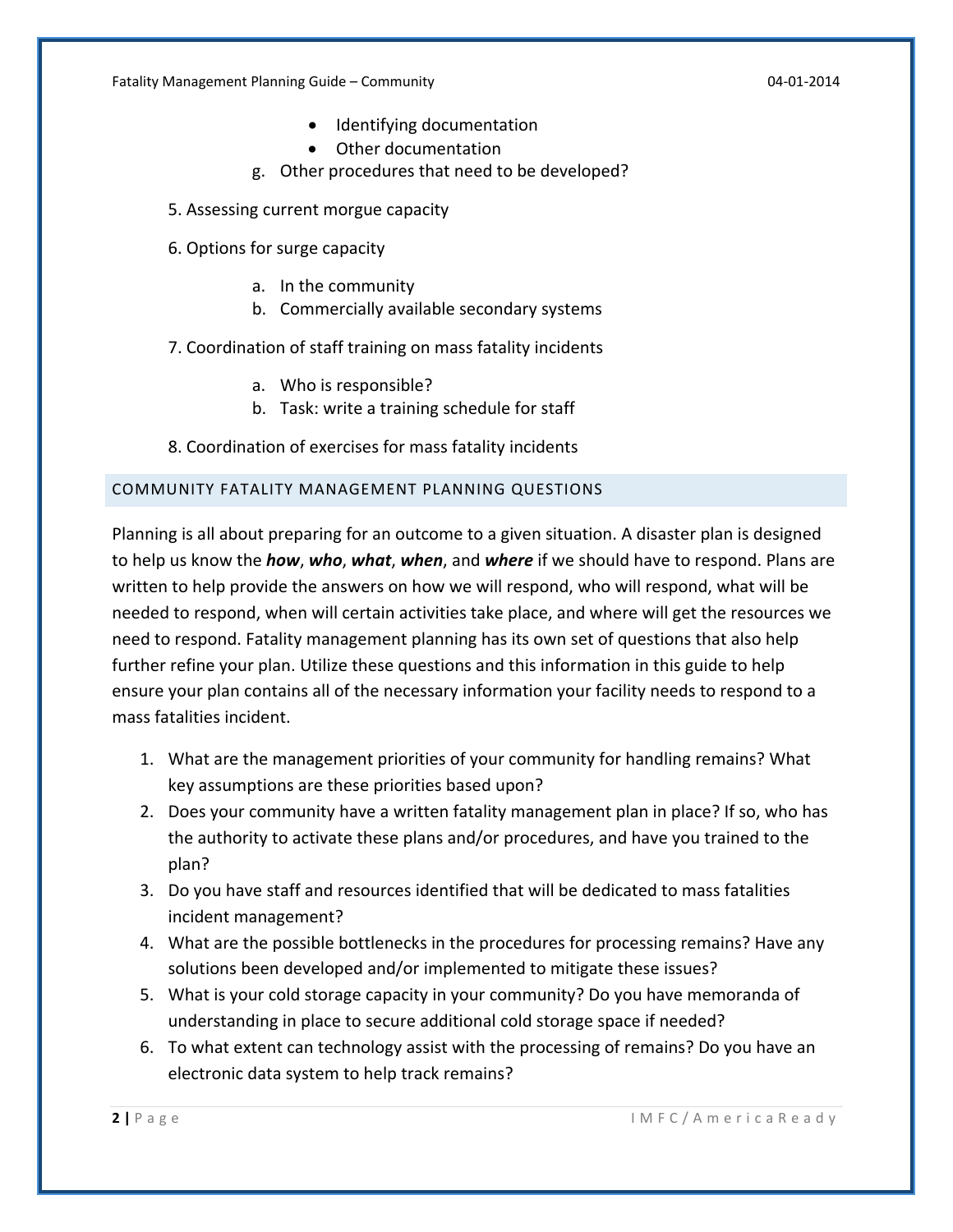Fatality Management Planning Guide – Community *CALC 10***4 CALC 104 CALC 104 CALC 104 CALC 104 CALC 104 CALC 104 CALC 104 CALC 104 CALC 104 CALC 104 CALC 104 CALC 104 CALC 104 CALC 104 CALC 1** 

- 7. What legal hurdles, if any, does your community face when executing your fatality management plan? How will your community deal with them to ensure that the processing of remains is not delayed or otherwise stalled by legal matters?
- 8. What reputation management issues could arise if your community does not adequately manage a mass fatalities incident? Do you have a public Information plan in place that can be used in a mass fatalities incident? If so, does that plan have pre‐scripted messages for handling a mass fatalities incident?

#### INTEROPERABLE PLANNING

Fatality management plans cannot be developed without considerations for other existing plans from emergency management, public health, hospitals, and the like. Every department, agency, organization or facility with a role in emergency planning will also have a seat at the planning table for fatality management.

Your fatality management plan should describe the relationship to other emergency plans. Begin by identifying other existing plans. Determine how the fatality management plan relates to the other emergency plans. Then consider creating an organizational chart to illustrate how the plans relate to each other.

#### **Plan Response Time and Managing Expectations**

A fatality management plan addresses mass fatalities incidents that occur both with and without warning and during on-duty or off-duty hours. When determining plan performance expectations or expected response time, determine what operations for which you want to specify response time and the many organizations involved in those operations. Some of the organizations may already have specified response times in their existing plans and protocols for their area of responsibility.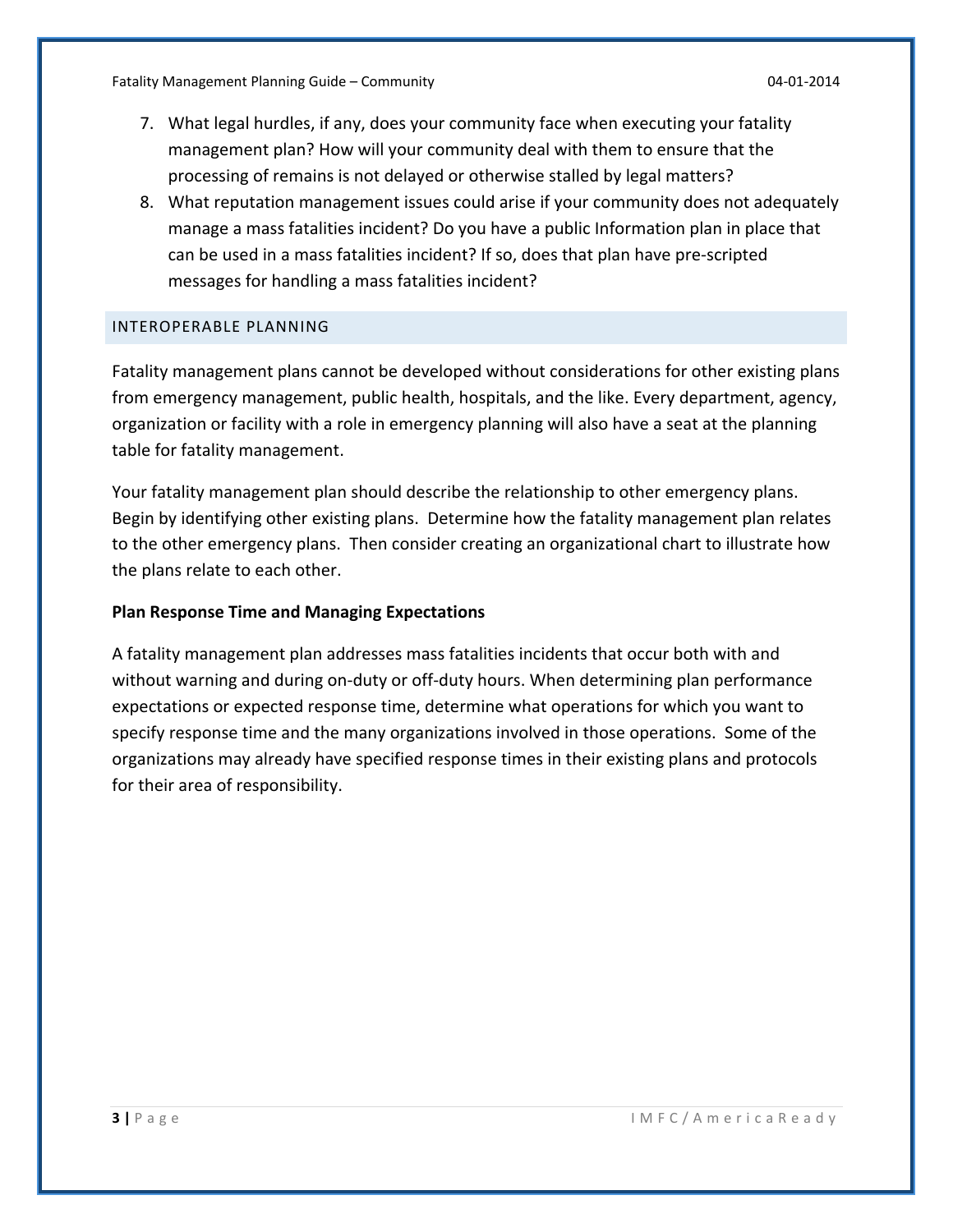# **FATALITY MANAGEMENT PLANNING ELEMENTS**

The Community Fatality Management Plan should be written to include all the necessary elements to support a mass fatalities response. It may be integrated as a part of Emergency Support Function 8 under a county's emergency operations plan or it can be used as a stand‐ alone plan.

#### **INTRODUCTIONS**

A common introduction should be developed for all fatality management plans that convey a shared message. Additional information should be tailored to fit each individual plan according to the needs of that department, agency, organization, or facility.

Introductions should include basic information as to the definition of a "Mass fatalities Incident" or MFI. It is recommended that all plans in the SE Minnesota region use shared terminology and definitions to avoid confusion.

Include an overview of the plan. Provide a list of participating organizations or agencies, their roles and responsibilities. Community organizations or agencies should include but are not limited to the following:

- Law enforcement
- Fire and Rescue/Hazardous Materials
- Emergency Medical Services
- **•** Hospitals
- Public Health
- Mental Health
- Social Services
- Environmental Health
- General Services Agency/Facilities and Fleet/Public Works
- Procurement
- Public Affairs
- Office(s) of Emergency Services

In addition to these community organizations or agencies, the private sector plays a critical role. Private sector involvement includes:

- Funeral homes, crematories and cemeteries
- Faith-based organizations
- Nonprofit organizations
- Volunteers

SE Minnesota Disaster Health Coalition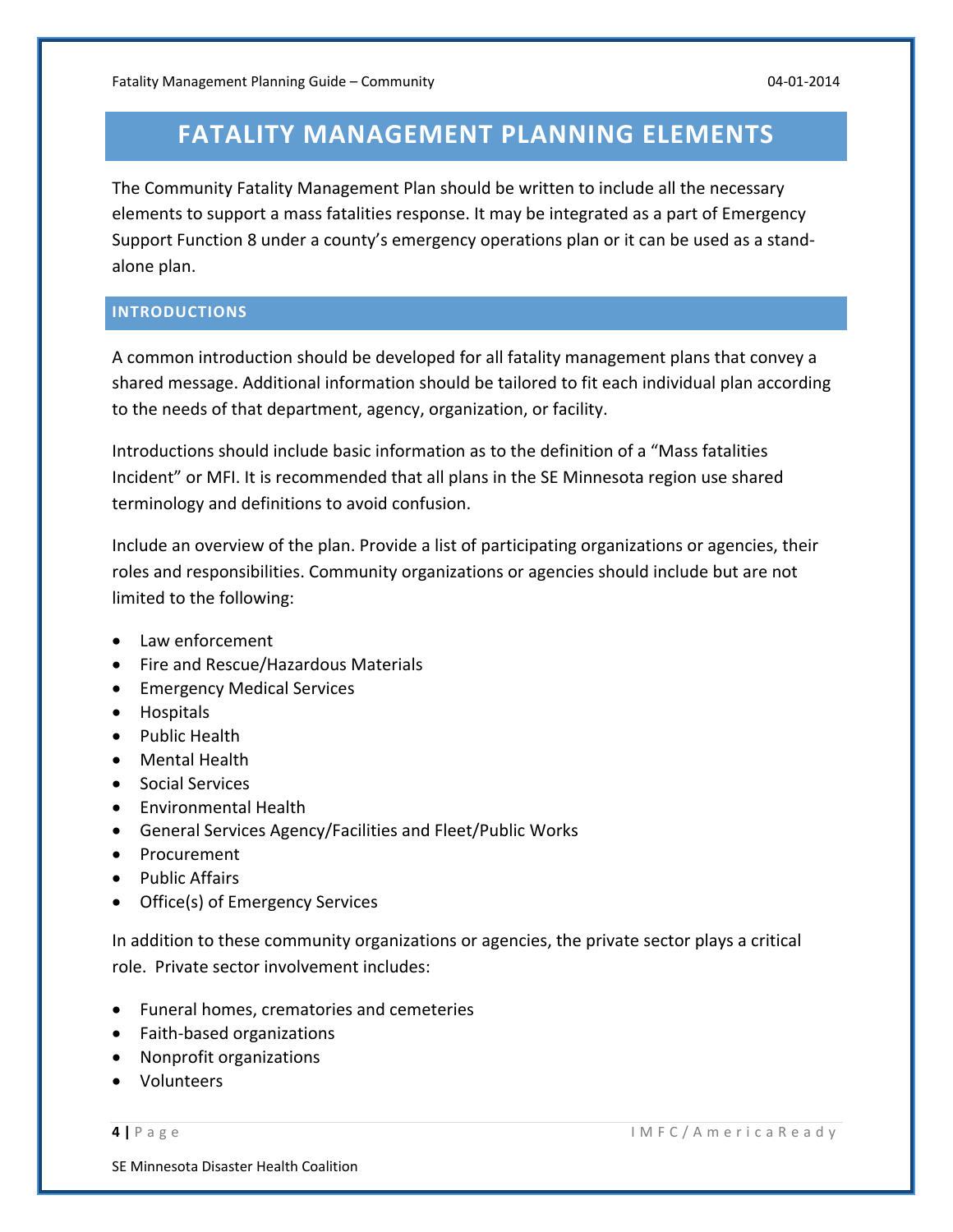#### **NIMS AND ICS**

Another component for consideration is the inclusion of the National Incident Management System (NIMS) and the use of the Incident Command System (ICS) in the introduction. The National Incident Management System (NIMS) identifies concepts and principles that answer how to manage emergencies from preparedness to recovery regardless of their cause, size, location or complexity. The Incident Command System (ICS) provides a flexible, yet standardized core mechanism for coordinated and collaborative incident management, whether for incidents where additional resources are required or are provided from different organizations within a single community or outside the community or for complex incidents with national implications. When an incident requires response from multiple local emergency management and response agencies, such as a MFI, effective cross‐jurisdictional coordination using common processes and systems is critical.

## **PLAN MAINTENANCE AND DISTRIBUTION**

All fatality management plans should include a detailed section regarding how the plan should be maintained, how it should be distributed, and when these activities should take place. Annual reviews are recommended with periodic updates for resource and contact information.

Fatality management plan maintenance should include:

- A schedule for plan review and updates.
- A description of who is responsible for plan review and updates.
- A list of stakeholders that should be included in the update process.
- A description of the approval process for updates.

#### **RECORD OF CHANGES**

All fatality management plans should include a Record of Changes allowing for more efficient tracking of updates, who made the changes, and when.

#### **PURPOSE AND SCOPE**

A common message for the purpose and scope should be developed for each fatality management plan. Additional information should be tailored to fit each jurisdiction.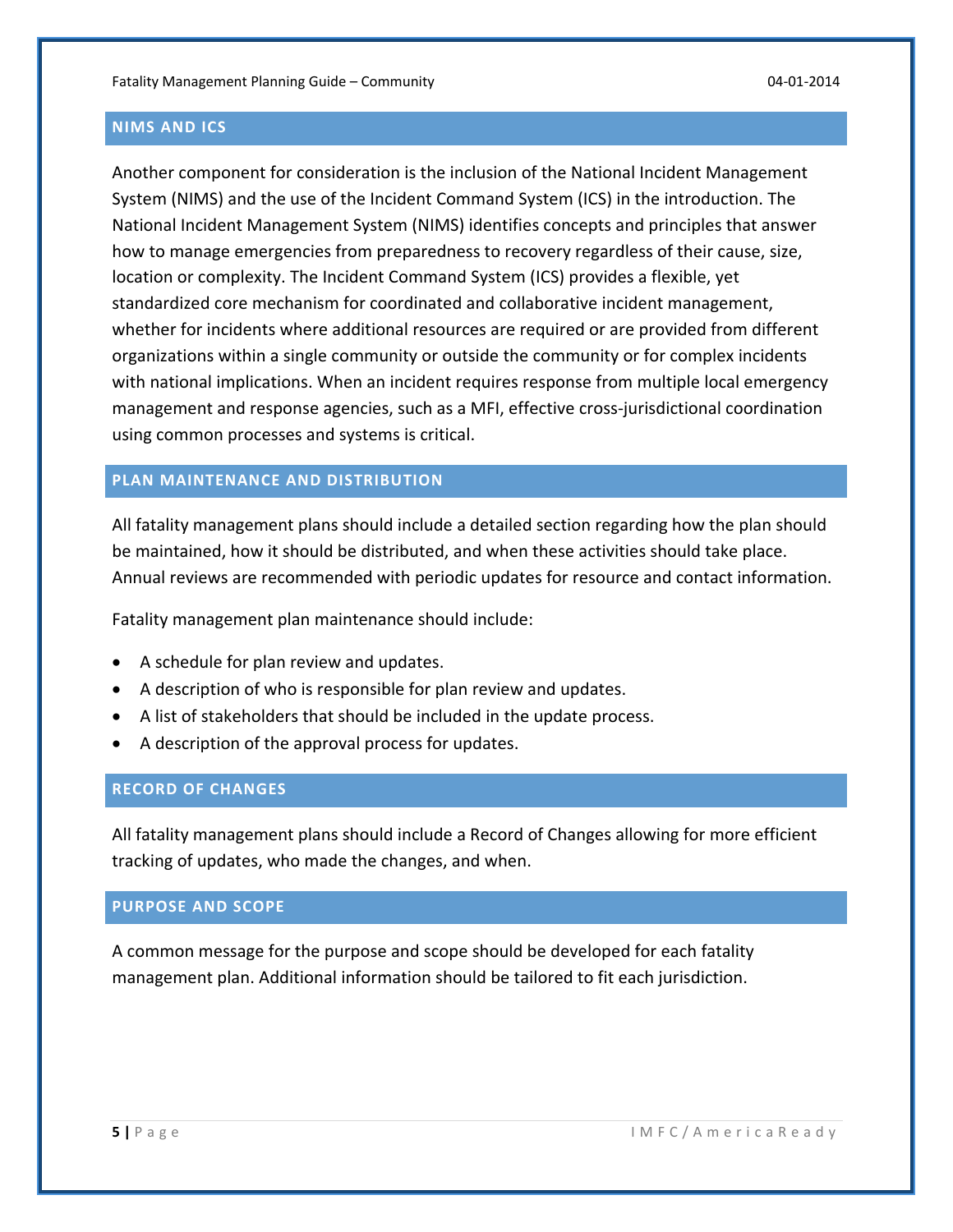#### **AUTHORITIES AND REFERENCES**

All fatality management plans should include all relevant local, state, and federal authorities and references as determined by the department, agency, organization, or facility and other key stakeholders involved in the planning process. The section should include brief information for each authority listed.

#### **SITUATION AND ASSUMPTIONS**

Situations and assumptions should be tailored to fit each jurisdiction. Unique planning challenges exist in a number of counties that may require more detailed information.

#### **CONCEPT OF OPERATIONS**

Each fatality management plan should include a Concept of Operations or ConOps that is similar in format and structure. Details should vary based on jurisdictional need and capability. The ConOps is a brief overview of how fatality management operations will flow.

All fatality management plans policies and procedures should be integrated to coordinate with surrounding departments, agencies and organizations plans.

#### DISASTER SITE

Each plan should include information on disaster site management. This is equally important for facilities as the facility itself could be the disaster site. Be sure and include the following sections (each section has a sample in the template):

- Concept of Operations
- Direction, Control, and Coordination
- Notifications
- Resource Requirements
- Resource Coordination
- Incident Command System (ICS)
- Logistics
- Perimeter Security
- Credentialing
- Spontaneous Volunteers and Self-Deployment
- Staff Processing Center (SPC)
- Fatality Management Headquarters (FMH)
- Behavioral Health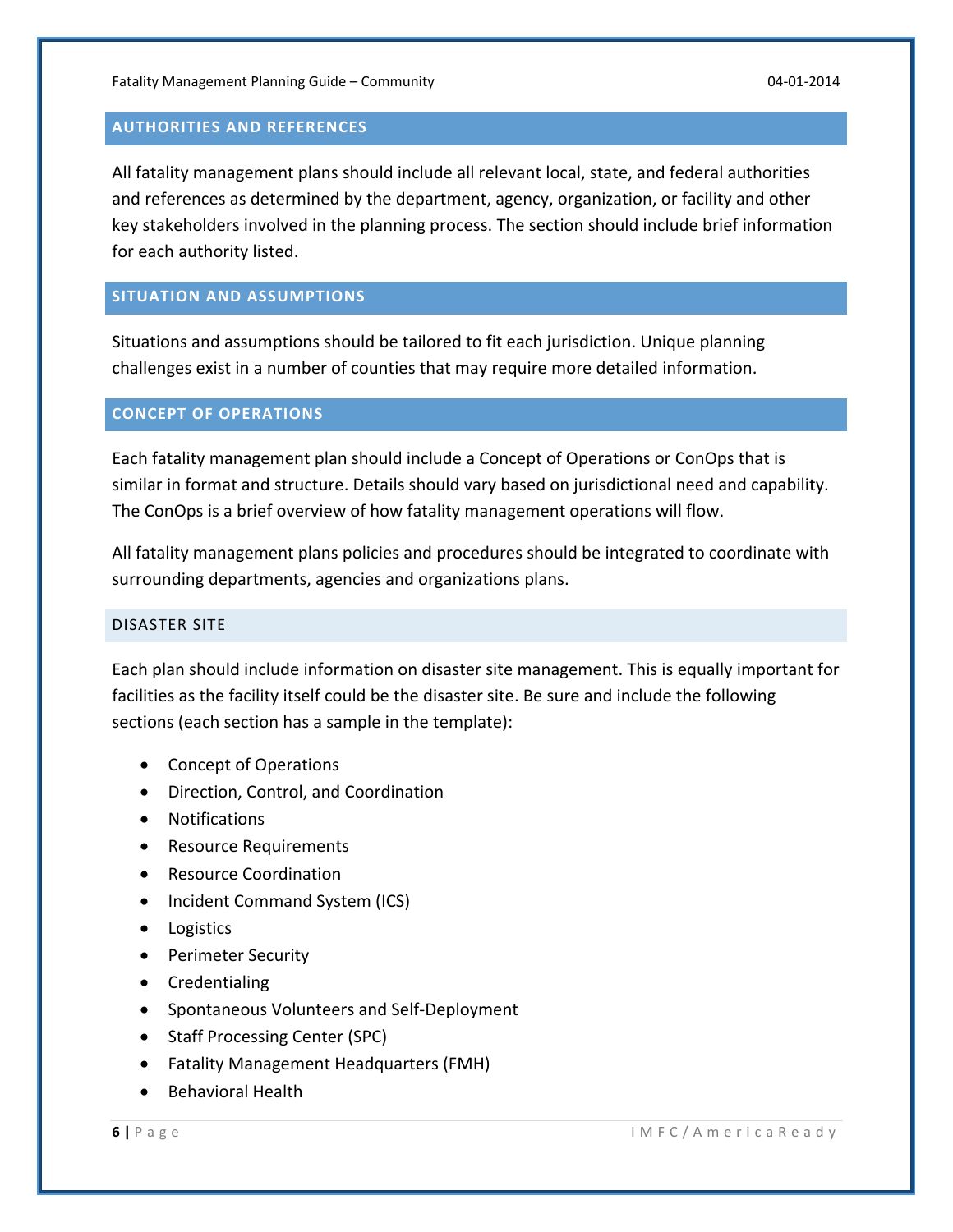Disaster Site

#### Victim Identification Center Operations (VIC)

Once the remains, personal effects have been recovered from the Disaster Site, they shall be transported immediately to the designated VIC Site. The VIC Site operations include functions responsible for the processing and identification of remains and personal effects. Every attempt shall be made to provide for the sensitive and respectful care and handling of the remains and personal effects. This section should include logistics, security, VIC operational areas, holding facilities, and demobilization.

#### DEMOBILIZATION

Every plan should include a documented process for how response operations will be discontinued and demobilized once the response phase has been completed. Be sure to include *who* has the authority to deactivate operations (and under what circumstances), *what* notifications need to be made, and all other steps that need to be taken to ensure that day-today operations can resume as normal.

#### **DISPOSITION OF REMAINS, POLICY SETTING, AND SPECIAL CONSIDERATIONS**

There may be special situations in which specific policies may need to be included in your planning. These policies should only be used as guidance in creating your own policies that meet the needs of your department, agency, organization, or facility. A sample set of policies has been placed in the appendices of the template.

#### **MULTI‐CULTURAL PLANNING**

While there are numerous religious and cultural rituals for handling the dead, mass fatalities present difficulties in acknowledging and complying with these rituals. Although responders to these incidents would like to perform all the correct rituals, in reality it is likely impossible to do so. It is unlikely that the search and recovery and Victim Identification Center operations staff will be able to easily discern the religion or culture of the victims, and thus not necessarily handle the victims in accordance with appropriate ritual. Instead, all fatality management operations should make a serious effort at maintaining the personal identity of the victims and consider the concerns of their families. Handling the victims with respect, maintaining their identities, and showing compassion for the religious concerns of the families will deflect many concerns. Releasing the remains as quickly as possible to the families will also allow them to perform their rituals soon after death, which is important in most cultures and religions.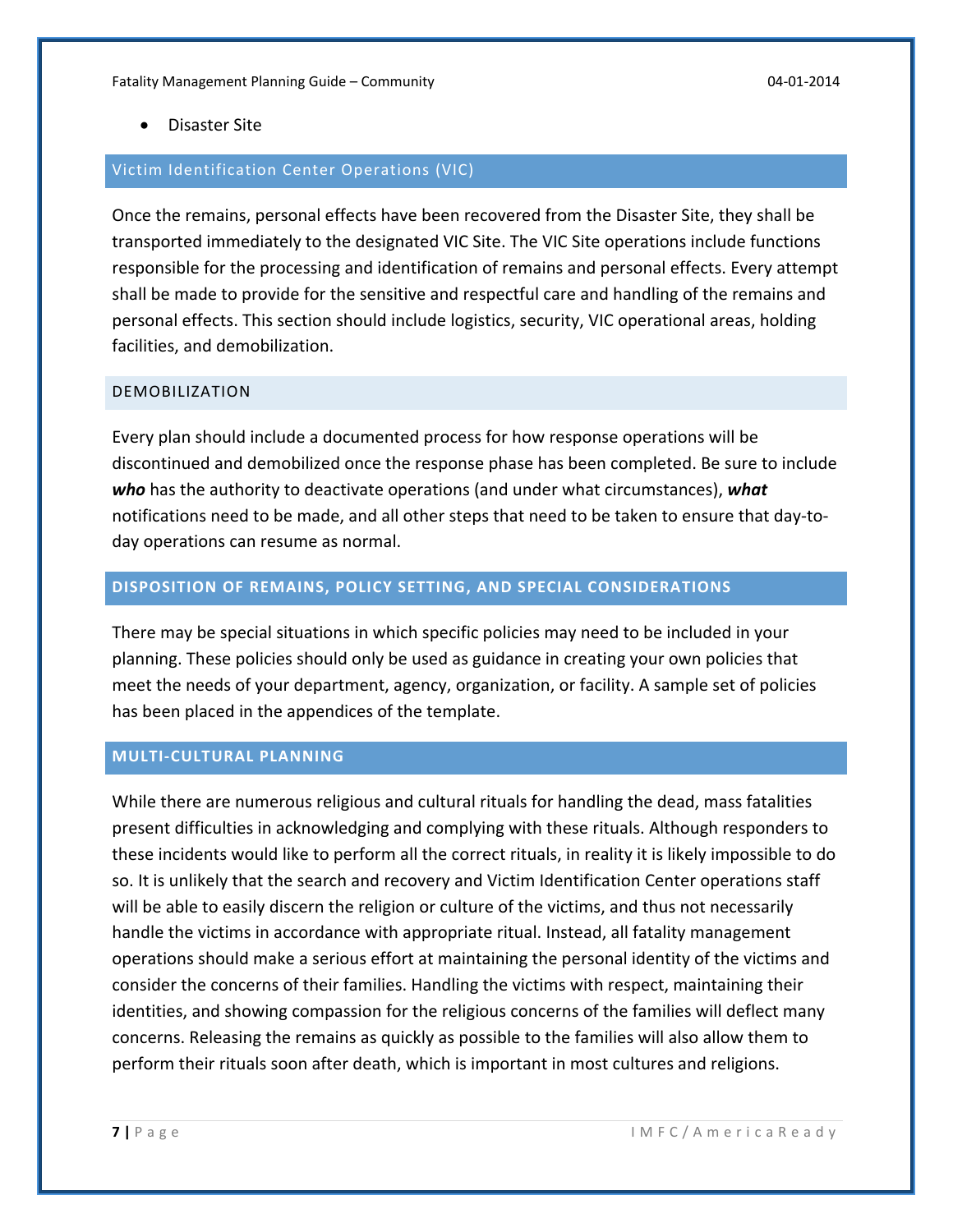#### **PUBLIC INFORMATION**

In a MFI, it is imperative that public information and messaging be timely, accurate, and regularly updated. Doing so will aid response and recovery efforts and bring a sense of security and understanding to the public. Failure to provide timely, accurate, and updated information can result in mixed and inaccurate messages, unreasonable expectations, and an angry constituency.

- Public Information includes providing incident-related information through the media and other sources to individuals, families, businesses, and industries directly or indirectly affected by the incident.
- Community relations activities include identifying and communicating with community leaders (e.g., grassroots, political, religious, business, labor, and ethnic) and neighborhood advocacy groups to ensure a rapid dissemination of information, identify unmet needs, and establish an ongoing dialogue and information exchange
- There will be a strong need for the public to get disaster assistance information. The timely dissemination of accurate, well‐coordinated emergency public information will reduce the impact to life and property as well as help to maintain public trust and confidence.
- Jurisdictions and organizations involved in response and recovery will recognize the importance of relaying common emergency messages and will coordinate with other jurisdictions and organizations to ensure consistent information is disseminated.
- PIOs collect and maintain a file of fact sheets, instructions and procedures, and other readily available pre‐scripted information on a wide range of topics to support the rapid dissemination of public information. Pre‐scripted information is verified on a regular basis to ensure that it is current and accurate.
- Many disasters can occur rapidly, hampering the ability of response organizations and local government to provide comprehensive information to everyone impacted at the onset. For this reason, it is important to ensure the public is aware of potential hazards and know the appropriate protective efforts before a disaster occurs.
- A disaster may have negative impacts on the existing communication infrastructure or systems requiring the use of alternative methods to provide information to the public.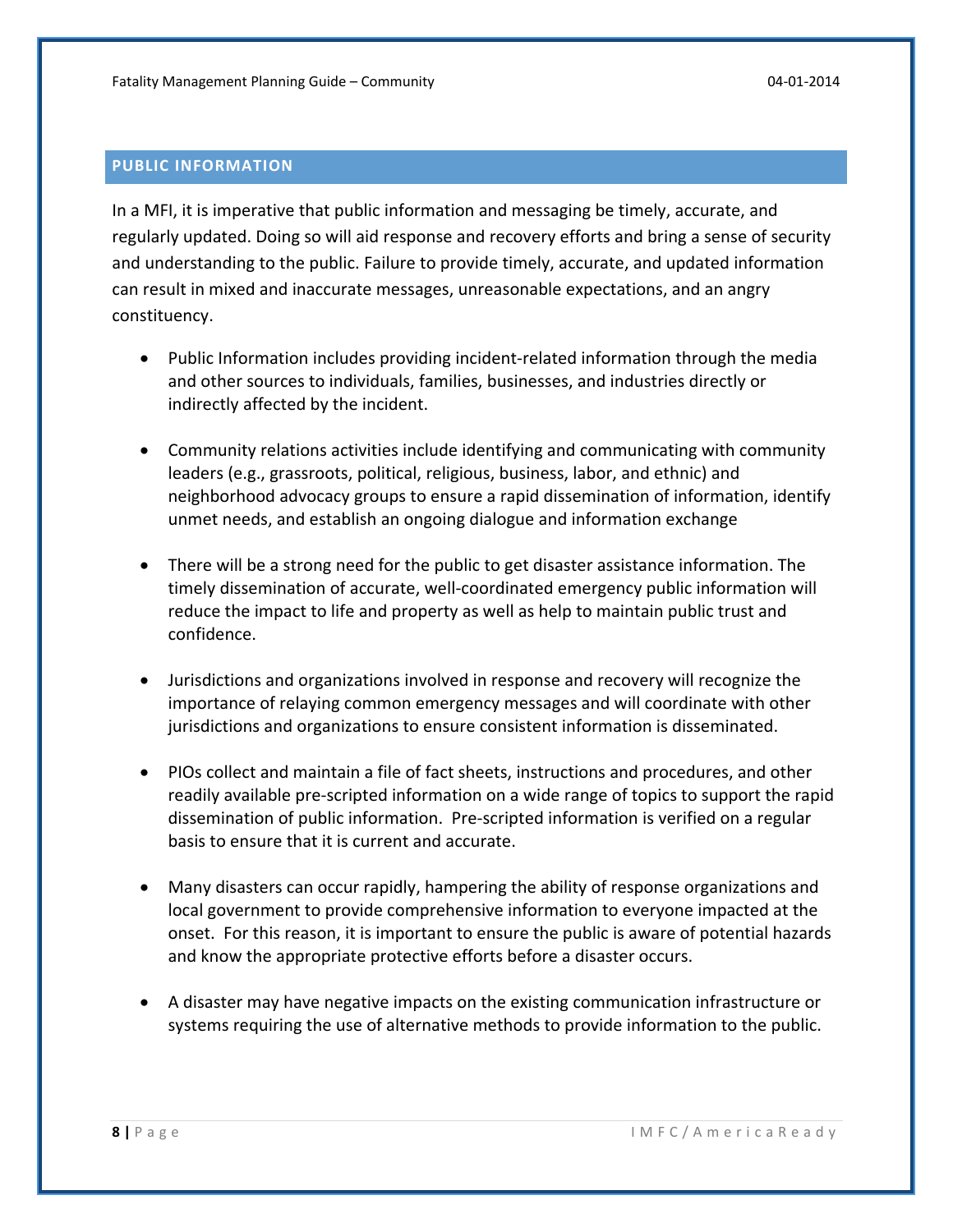Fatality Management Planning Guide – Community 04‐01‐2014

- Disasters may impact individuals' ability to receive public information due to displacement, or limited access to television, phone, newspaper, the internet, social networks, etc.
- A disaster may create a significant demand for information from a wide variety of sources which may exceed local capabilities. Some situations may require the provision of enhanced or supplemental public information resources.
- Rumors or misinformation may be spread before, during, and after a disaster. This can cause unnecessary distress among the public, provoke counter‐productive public actions, and impede response and recovery efforts.
- The interest generated by a disaster may lead to requests for information or visits from a variety of public officials, dignitaries, or VIPs. Such requests will require coordination and resources.
- All equipment and systems relied upon to notify/inform the public are operational and tested on a regular basis.

#### **DATA/INFORMATION MANAGEMENT**

#### **Vital Records:**

- 1) Death certificates issued according to procedures normally in place and as directed by the ME.
- 2) The administrative or judicial issuance of death certificates in situations in which there is an absence of positive physical forensic scientific identification is a responsibility of the ME in conjunction with local legal and public health authorities. (Presumption of death from absence, MN statue **576.141 )**
- 3) When circumstances suggest that a death has occurred although a dead body cannot be produced to confirm the fact of death, a death record shall not be registered until a court has adjudicated the fact of death. ( **144.221 sub 3 )**

#### **TRAINING AND EXERCISES**

Multi‐year Training and Exercise Plans should include information and guidance for exercise and training recommendations for all personnel and other key stakeholders involved with the fatality management plan.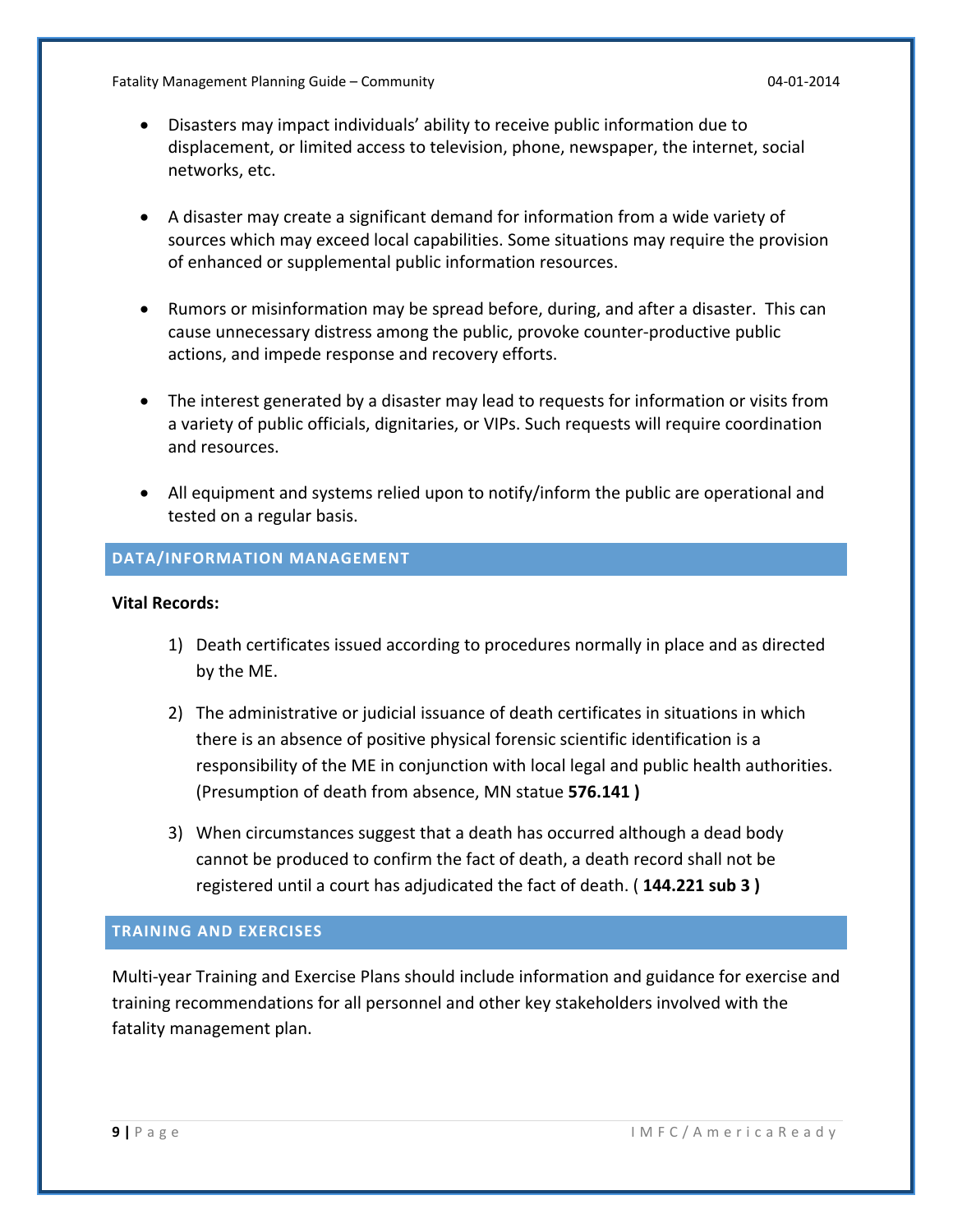Exercises provide training and practice for emergency events that test readiness, evaluate the fatality management plan, and provide detailed feedback for your facility. Even though exercises can be costly and time consuming, they are the best way to test a plan prior to an actual mass fatalities incident.

In the multi-year training and exercise plan, present a strategy for training and exercises, including:

- The functions and/or parts of the plan that you will exercise.
- The type of exercises.
- How you will evaluate the exercises.
- A time frame within which each exercise will be done

Information and guidance for developing a fatality management training and exercise plan should be integrated with existing policies and procedures and coordinated with the departments, agencies, organizations, or other facilities that would support your response to a mass fatalities incident. This plan should be established to keep staff up‐to‐date and orient new employees to the Plan. Remember to train with those departments, agencies, organizations, or other facilities that support your fatality management plan.

#### **ANNEXES/REFERENCES**

There are several supporting documents and references you may wish to include in your fatality management plan. The following are some examples:

- Job Action Sheets
- Mutual aid documents
- Mental health/behavioral health information and best practices
- Religions/cultural considerations
- **•** Transportation and Storage Specifications
- Equipment and Supplies
- Key Contacts List
- **•** HIPAA
- Decedent Information Form
- Decedent Tracking Log
- Witness Form
- Internet Resources
- Fact Sheets
- Key Position Checklists